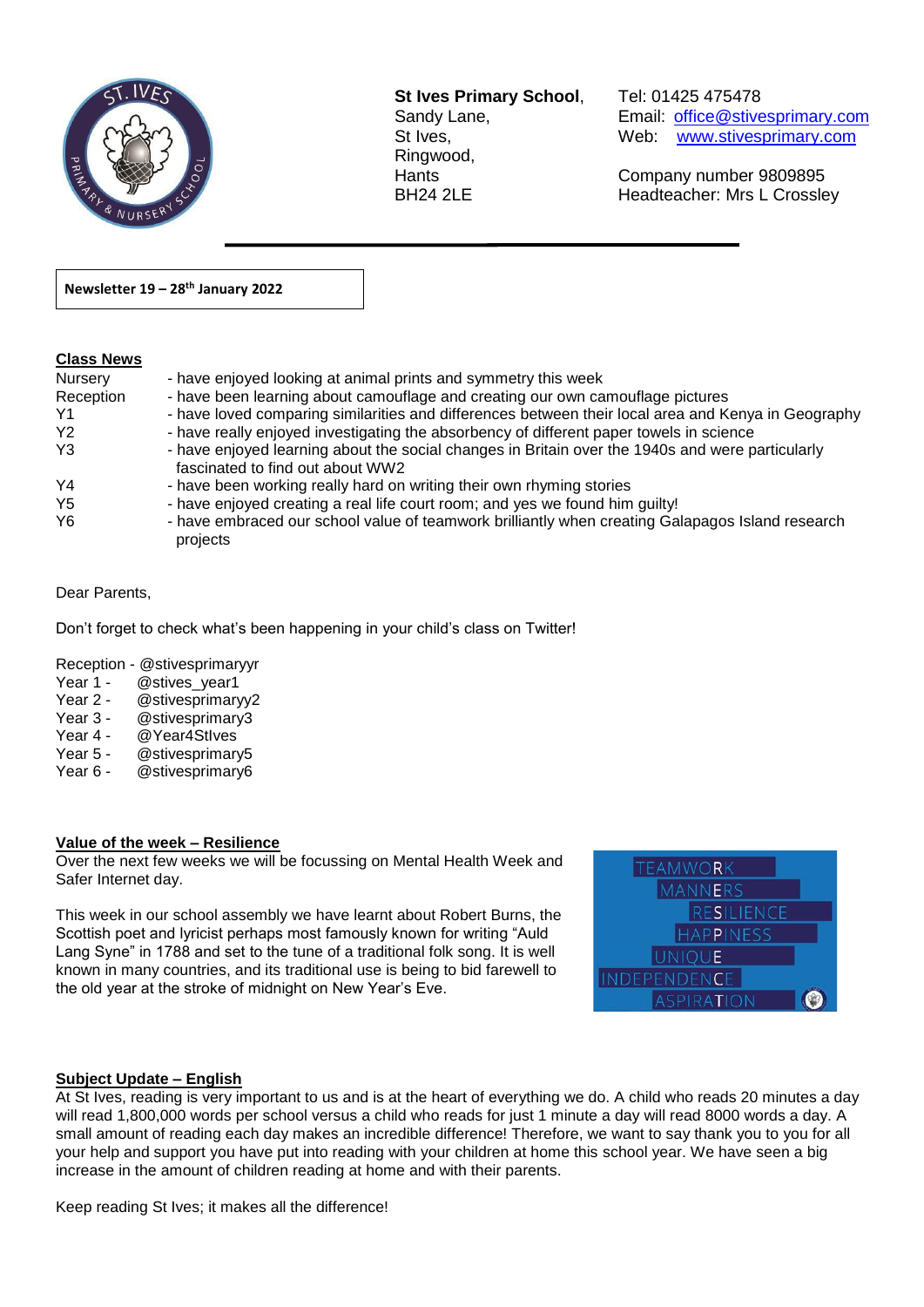### **NSPCC Number Day**

On Friday 4th February we will be supporting the NSPCC's Number Day. The children are invited to come into school wearing clothes that have a mathematical theme, e.g. displaying numbers, shapes, repeating patterns, etc. The children will be spending the day taking part in mathematical challenges and activities and will also be using their maths skills to do some baking. We will be asking the children to bring in a donation to support this very important charity. More information to follow.

# **Covid-19**

Measures in place:

- Ventilation in school will be monitored and we are using CO2 monitors as an indicator of where ventilation needs to be increased. Children may wish to wear a base layer under their school uniform to keep warm.
- Classrooms are sanitised regularly throughout the day
- Daytime enhanced cleaning of common touch points such as doors, light switches etc.

#### **Internet Safety**

YouTube is the default video-viewing app for so many people, that when something is uploaded – age-appropriate or not – it can reach a staggering number of people in almost no time at all. YouTube averages a billion views per day, just from smartphones – accounting for around a quarter of daily global mobile traffic. This week's guide highlights YouTube's potential risks.

#### **Dates for Diary**

#### **February**

 $4<sup>th</sup>$ - NSPCC Number Day – Remember children can come in Maths themed clothes and bring in a donation!  $21$ <sup>st</sup> –  $25$ <sup>th</sup> - Half Term

#### **March**

| 3rd         | - KS1 Mini Medics |
|-------------|-------------------|
| 30th & 31st | - KS2 Mini Medics |

Yours sincerely,

Lassler

Mrs L Crossley Headteacher